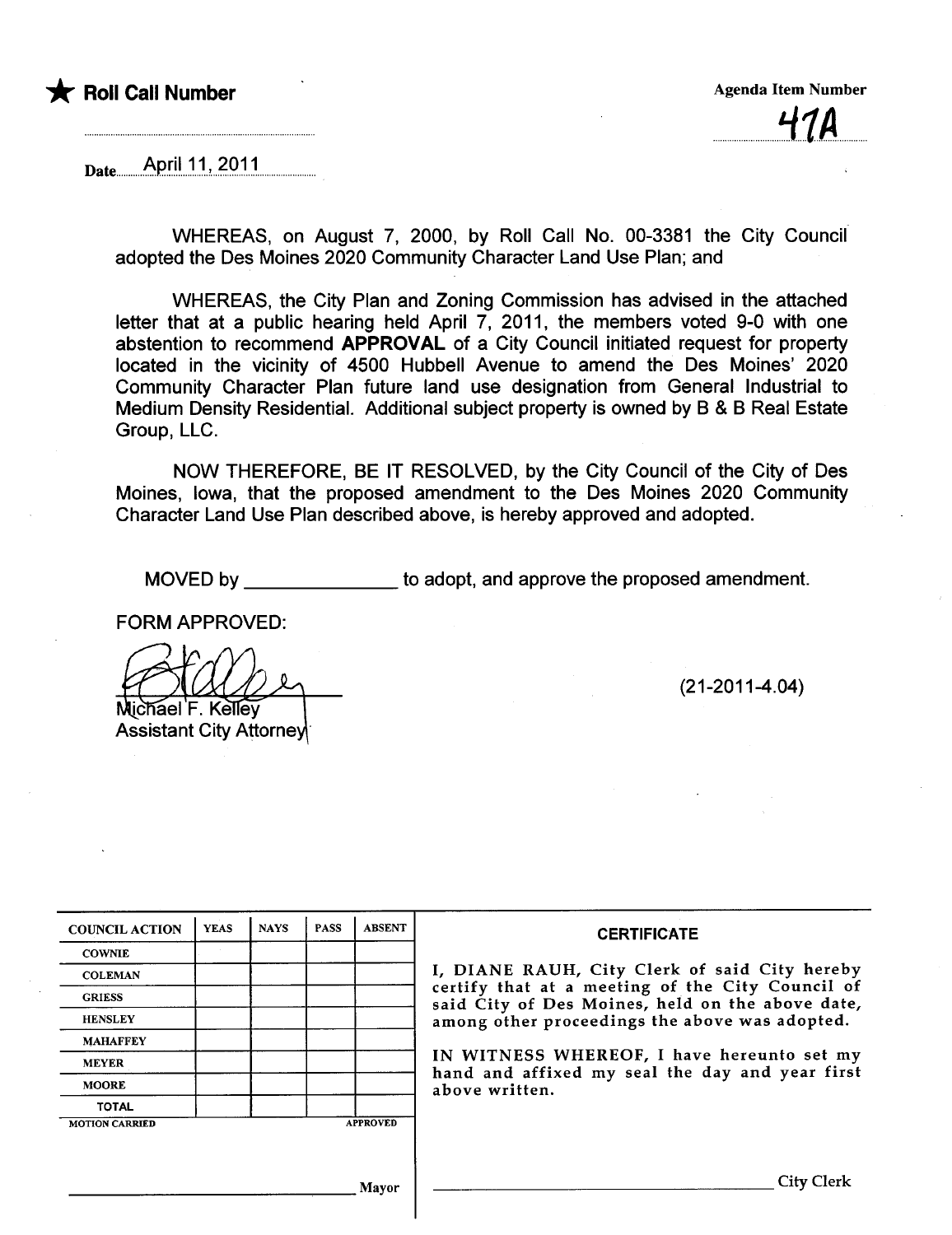|               | Date        | <b>Chairman collections and</b> |
|---------------|-------------|---------------------------------|
| April 8, 2011 | Agenda Item |                                 |

-.J

Roll Call #

Honorable Mayor and City Council City of Des Moines, Iowa

Members:

Communication from the City Plan and Zoning Commission advising that at their meeting held April 7, 2011, the following action was taken:

COMMISSION RECOMMENDATION:

After public hearing, the members voted 9-0-1 as follows:

|                                                        | <b>Commission Action:</b> | Yes | <b>Nays</b> | Pass | Absent |
|--------------------------------------------------------|---------------------------|-----|-------------|------|--------|
| CITY OF DES MOINES                                     | JoAnne Corigliano         | X   |             |      |        |
|                                                        | <b>Shirley Daniels</b>    | X   |             |      |        |
|                                                        | Jacqueline Easley         |     |             |      | X      |
|                                                        | Dann Flaherty             | X   |             |      |        |
| CITY PLAN AND ZONING COMMISSION<br>ARMORY BUILDING     | Ted Irvine                |     |             |      | X      |
| 602 ROBERT D. RAY DRIVE<br>DES MOINES, IOWA 50309-1881 | John "Jack" Hilmes        | Х   |             |      |        |
| (515) 283-4182                                         | Joel Huston               | Χ   |             |      |        |
|                                                        | Greg Jones                | Χ   |             |      |        |
| ALL-AMERICA CITY<br>1949, 1976, 1981                   | Jim Martin                |     |             |      | Х      |
| 2003                                                   | <b>Brian Millard</b>      | х   |             |      |        |
|                                                        | William Page              |     |             |      | X      |
|                                                        | <b>Mike Simonson</b>      |     |             | X    |        |
|                                                        | <b>Kent Sovern</b>        | Χ   |             |      |        |
|                                                        | <b>CJ Stephens</b>        | Χ   |             |      |        |

APPROVAL of a request from Baker Real Estate, LP (owner) represented by Bernard J. Baker III (officer) for property located in the vicinity of 4500 Hubbell Avenue. Part A) the proposed "PUD" Conceptual Plan amendment be found not in conformance with the approved Des Moines' 2020 Community Character Plan's future land use designation of General Industrial; and Part B) approval of an amendment to the Des Moines' 2020 Community Character Plan revising the designation of the east 23 acres of the PUD from General Industrial to Medium Density Residential; and Part C) approval of the proposed amendment to the "Baker Creek PUD" Conceptual Plan subject to the applicant revising the Plan as follows: ZON2011-00040 & 21-2011-4.04

- 1. Uses permitted on Parcel D be revised to only permit "M-1" uses (includes both industrial and commercial) since "R-3" uses are in conflict with Des Moines' 2020 Community Character Land Use Plan designation of General IndustriaL.
- 2. A note shall be added to state that any development on Parcel D is subject to review and approval of an amendment to the PUD Conceptual Plan and any necessary amendment to the 2020 Community Character Plan.

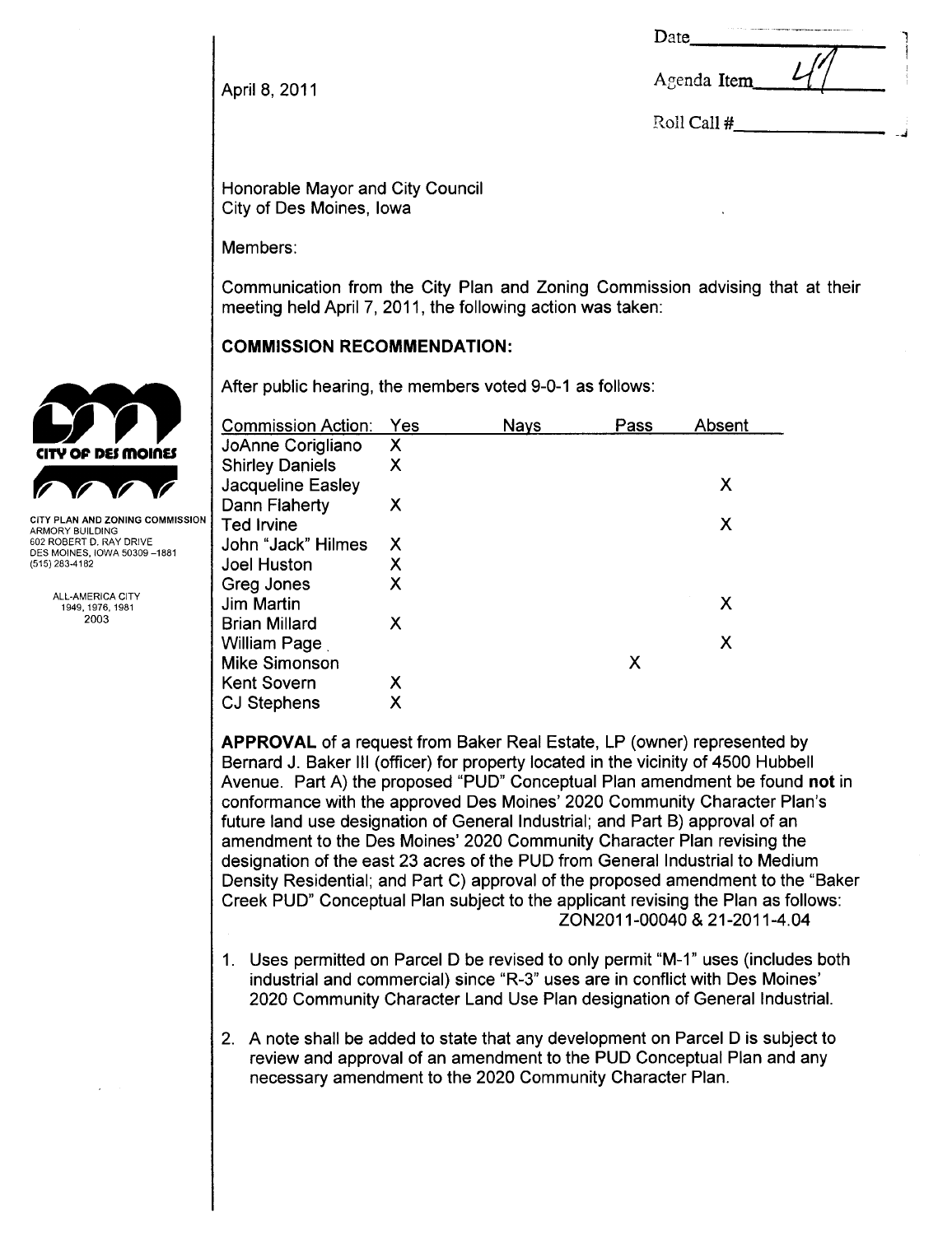- 3. A note shall be added to state that any tree removal shall comply with the City's regulations for tree preservation and mitigation (Chapter 42, Article 10 of the City Code).
- 4. A note shall be added to state that tree protection measures shall be included on any site Development Plan or Preliminary Plat to provide detail for trees identified for protection.
- 5. The note regarding stormwater management shall be revised to indicate the storm water management shall be provided to conform to the City's Site Plan Ordinance policies as part of any development plan or preliminary plat.
- 6. A note shall be added to state that the developer shall be responsible for all costs associated with extending any public utilities required as part of any future plat or development plan.
- 7. Sheet 3 of the Conceptual Plan shall demonstrate conceptual landscaping throughout Parcels A, B, & C to the satisfaction of the City's Planning Director. This must include substantial landscaping to screen off-street parking lot from Hubbell Avenue, as well as street trees.
- 8. A note shall be added to state that any development of a light industrial use on Parcel D shall be subject to provision of a minimum 25-foot wide residential protection buffer that contains a minimum 6-foot tall screen comprised of a wood fence, a berm, or plant materials.
- 9. A note shall be added to state that prior to any construction, the developer shall confirm that the driveway approach shown is at the approved access location on Hubbell Avenue.
- 10. A note shall be added to state that access easements on Parcels C & D be provided to ensure connectivity between the parcels.
- 11. A note shall be added to state that the portion of the off-street parking area on Parcel C that is between the drive approaches to Hubbell Avenue shall be reconfigured to accommodate a driveway adequate for industrial traffic at any time that Parcel D is developed for an industrial use.
- 12. A note shall be added to state that the Development Plan will dedicate land necessary to provide a 100-foot right-of-way for Hubbell Avenue and a 66-foot wide right-of-way for East 46st Street.
- 13. The Conceptual Plan shall identify dimensions of the driveway approach width and radius. The radius should be 10'-20'.
- 14. The Conceptual Plan shall demonstrate sidewalks along all street frontages and provide adequate pedestrian connections to the network of sidewalks within the complex.
- 15. A note shall be added to state that all buildings on Parcels B & C shall be sprinklered unless a second access driveway is provided across Parcel D.
- 16. All shingles on any building shall be architectural style asphalt shingles.
- 17. The PUD Conceptual Plan shall include the elevations for all facades of the single-family semi-detached structures to the satisfaction of the Planning Director.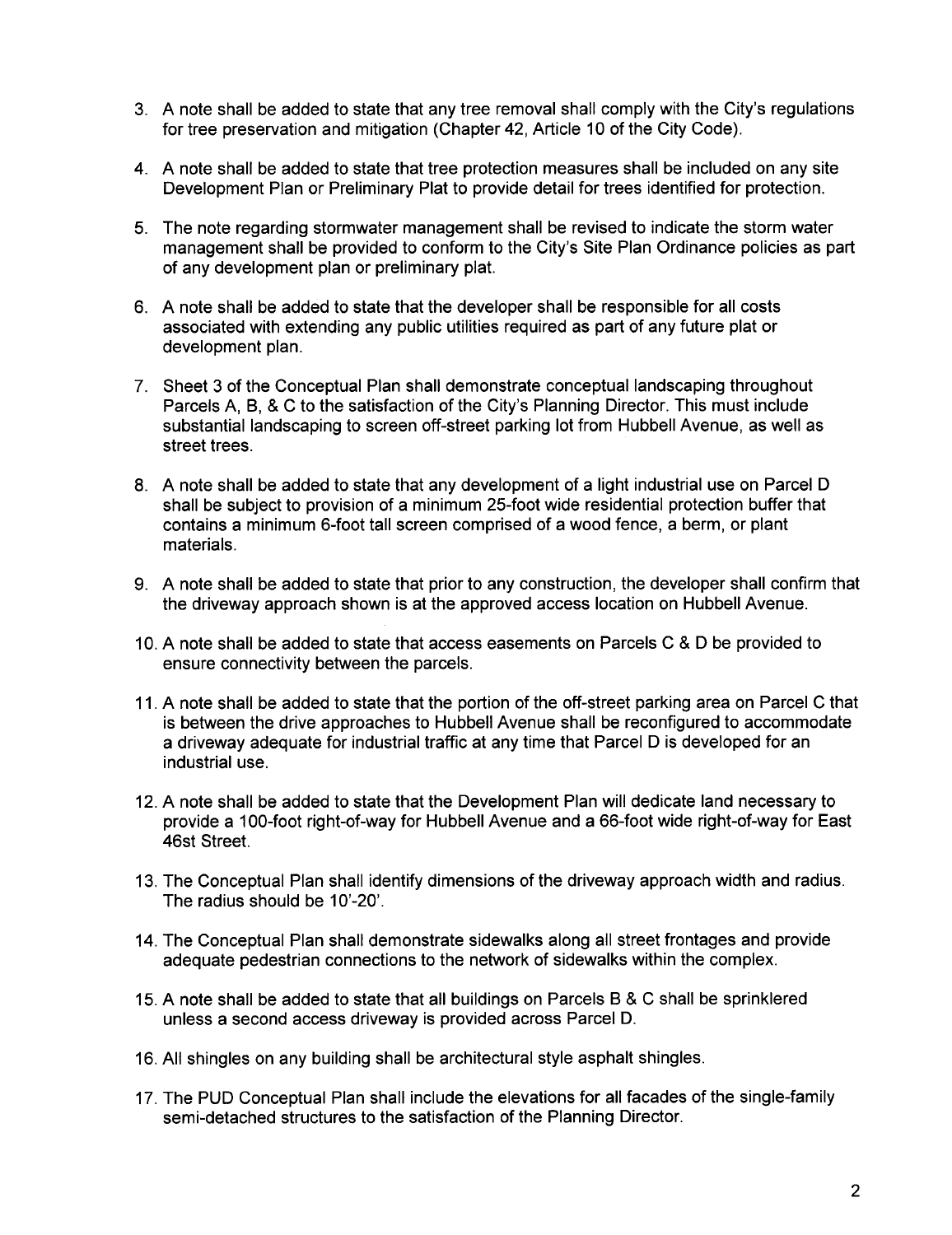- 18. The PUD Conceptual Plan shall include the elevations for all facades of the multiple-family residential structures to the satisfaction of the Planning Director.
- 19. The building elevation for the multiple-family residential building shall be modified to eliminate the recessed area in the roof above one of the entrances.
- 20. The note regarding trash enclosures shall be revised to state that all trash containers will be screened by enclosures constructed with masonry walls and steel gates to match the primary structures.
- 21. A note shall be added to state that all utility meters shall be placed on building facades that do not face parking lots or streets and shall be painted to match the exterior of the building.
- 22. A note shall be added to state that any fencing on Parcels A, B, & C shall be in accordance with fence regulations as they apply to the "R-3" District.
- 23. A note shall be added to state that any accessory structures on Parcels A, B, & C shall be in accordance with regulations as they apply to the "R-3" District.
- 24. A note shall be added to state that all lighting fixtures on the site shall be down-directional sharp cut off and that all lighting poles within parking areas shall be no taller than 20 feet and all lighting poles within pedestrian areas shall be no taller than 15 feet.
- 25. A note shall be added to state that any signage on Parcels A, B, & C shall be in accordance with the sign regulations as applicable to the "R-3" District and all signage on Parcels D & E shall be in accordance with the sign regulations as applicable to the "M-1" District, with the exception that any freestanding sign on any parcel shall be a monument style sign with a masonry base that matches the primary structure on each parceL.
- 26. The Conceptual Plan shall identify the proposed use of Outlot Y.

#### Written Responses

- 2 In Favor
- 3 In Opposition

## STAFF RECOMMENDATION TO THE P&Z COMMISSION

Part A) Staff recommends that the proposed "PUD" Conceptual Plan amendment be found not in conformance with the approved Des Moines' 2020 Community Character Plan's future land use designation of General IndustriaL.

Part B) Staff recommends approval of an amendment to the Des Moines' 2020 Community Character Plan revising the designation of the east 23 acres of the PUD from General Industrial to Medium Density ResidentiaL.

Part C) Staff recommends approval of the proposed amendment to the "Baker Creek PUD" Conceptual Plan subject to the applicant revising the Plan as follows:

- 1. Uses permitted on Parcel D be revised to only permit "M-1" uses (includes both industrial and commercial) since "R-3" uses are in conflict with Des Moines' 2020 Community Character Land Use Plan designation of General IndustriaL.
- 2. A note shall be added to state that any development on Parcel D is subject to review and approval of an amendment to the PUD Conceptual Plan and any necessary amendment to the 2020 Community Character Plan.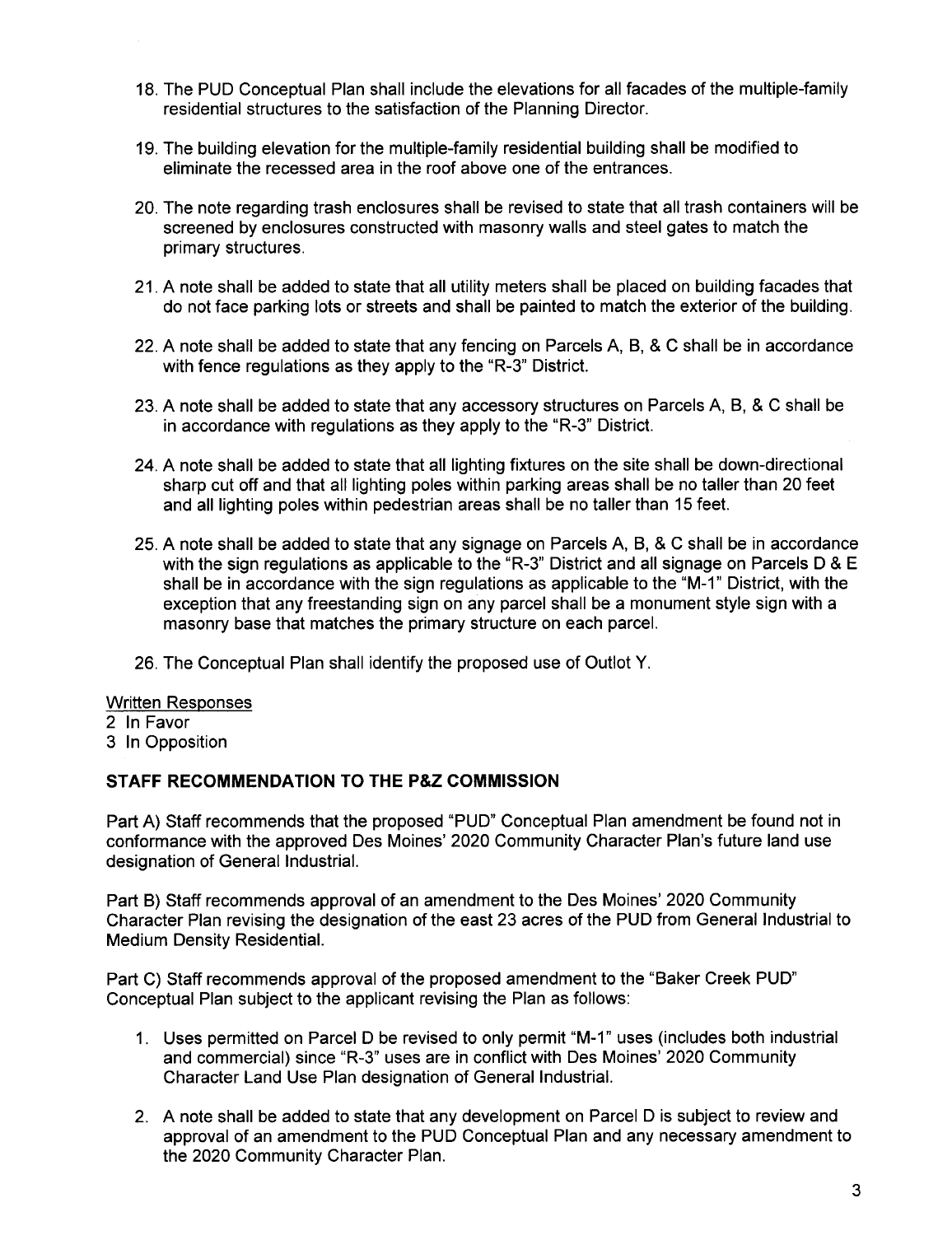- 3. A note shall be added to state that any tree removal shall comply with the City's regulations for tree preservation and mitigation (Chapter 42, Article 10 of the City Code).
- 4. A note shall be added to state that tree protection measures shall be included on any site Development Plan or Preliminary Plat to provide detail for trees identified for protection.
- 5. The note regarding stormwater management shall be revised to indicate the storm water management shall be provided to conform to the City's Site Plan Ordinance policies as part of any development plan or preliminary plat.
- 6. A note shall be added to state that the developer shall be responsible for all costs associated with extending any public utilities required as part of any future plat or development plan.
- 7. Sheet 3 of the Conceptual Plan shall demonstrate conceptual landscaping throughout Parcels A, B, & C to the satisfaction of the City's Planning Director. This must include substantial landscaping to screen off-street parking lot from Hubbell Avenue, as well as street trees.
- 8. A note shall be added to state that any development of a light industrial use on Parcel D shall be subject to provision of a minimum 25-foot wide residential protection buffer that contains a minimum 6-foot tall screen comprised of a wood fence, a berm, or plant materials.
- 9. A note shall be added to state that prior to any construction, the developer shall confirm that the driveway approach shown is at the approved access location on Hubbell Avenue.
- 10. A note shall be added to state that access easements on Parcels C & D be provided to ensure connectivity between the parcels.
- 11. A note shall be added to state that the portion of the off-street parking area on Parcel C that is between the drive approaches to Hubbell Avenue shall be reconfigured to accommodate a driveway adequate for industrial traffic at any time that Parcel D is developed for an industrial use.
- 12. A note shall be added to state that the Development Plan will dedicate land necessary to provide a 100-foot right-of-way for Hubbell Avenue and a 66-foot wide right-of-way for East 46st Street.
- 13. The Conceptual Plan shall identify dimensions of the driveway approach width and radius. The radius should be 10'-20'.
- 14. The Conceptual Plan shall demonstrate sidewalks along all street frontages and provide adequate pedestrian connections to the network of sidewalks within the complex.
- 15. A note shall be added to state that all buildings on Parcels B & C shall be sprinklered unless a second access driveway is provided across Parcel D.
- 16. All shingles on any building shall be architectural style asphalt shingles.
- 17. The PUD Conceptual Plan shall include the elevations for all facades of the single-family semi-detached structures to the satisfaction of the Planning Director.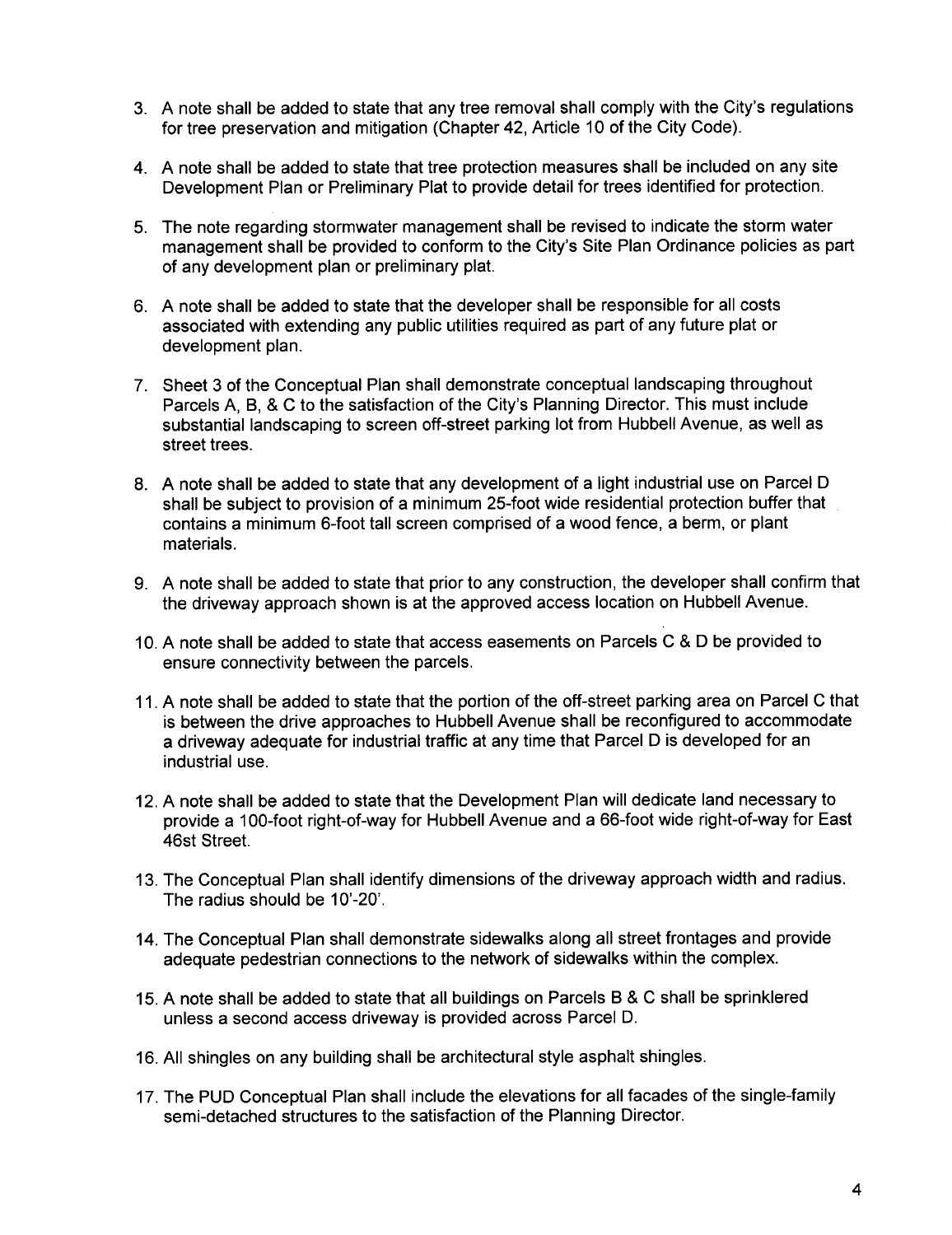- 18. The PUD Conceptual Plan shall include the elevations for all facades of the multiple-family residential structures to the satisfaction of the Planning Director.
- 19. The building elevation for the multiple-family residential building shall be modified to eliminate the recessed area in the roof above one of the entrances.
- 20. The note regarding trash enclosures shall be revised to state that all trash containers will be screened by enclosures constructed with masonry walls and steel gates to match the primary structures.
- 21. A note shall be added to state that all utility meters shall be placed on building facades that do not face parking lots or streets and shall be painted to match the exterior of the building.
- 22. A note shall be added to state that any fencing on Parcels A, B, & C shall be in accordance with fence regulations as they apply to the "R-3" District.
- 23. A note shall be added to state that any accessory structures on Parcels A, B, & C shall be in accordance with regulations as they apply to the "R-3" District.
- 24. A note shall be added to state that all lighting fixtures on the site shall be down-directional sharp cut off and that all lighting poles within parking areas shall be no taller than 20 feet and all lighting poles within pedestrian areas shall be no taller than 15 feet.
- 25. A note shall be added to state that any signage on Parcels A, B, & C shall be in accordance with the sign regulations as applicable to the "R-3" District and all signage on Parcels D & E shall be in accordance with the sign regulations as applicable to the "M-1" District, with the exception that any freestanding sign on any parcel shall be a monument style sign with a masonry base that matches the primary structure on each parceL.
- 26. The Conceptual Plan shall identify the proposed use of Outlot Y.

## STAFF REPORT

#### i. GENERAL INFORMATION

- 1. Purpose of Request: The applicant is seeking to revise the easternmost 23 acres of PUD Conceptual Plan as approved for light-industrial business park development to allow for development of 180 multiple-family residential units and 30 single-family semi-detached residential units. The proposed PUD Conceptual Plan would contain five parcels as follows:
	- . Parcel A: 30 single-family semi-detached single-family dwelling units on 7.18 acres (4.18 units per acre).
	- . Parcel B: 30 multiple-family residential dwellng units on 3.21 acres (9.36 units per acre).
	- . Parcel C: 150 multiple-family residential dwelling units on 12.61 acres (11.90 units per acre).
	- . Parcel D: Future light industrial or commercial uses on 29.73 acres.
	- . Parcel E: Existing Baker Mechanical office and warehouse on 10.43 acres.
- 2. Size of Site: Total acreage for the proposed amendment is 23 acres. Overall acreage for the PUD is 63.16 acres.
- 3. Existing Zoning (site): "PUD" Planned Unit Development District.
- 4. Existing Land Use (site): Undeveloped agricultural land.
- 5. Adjacent Land Use and Zoning: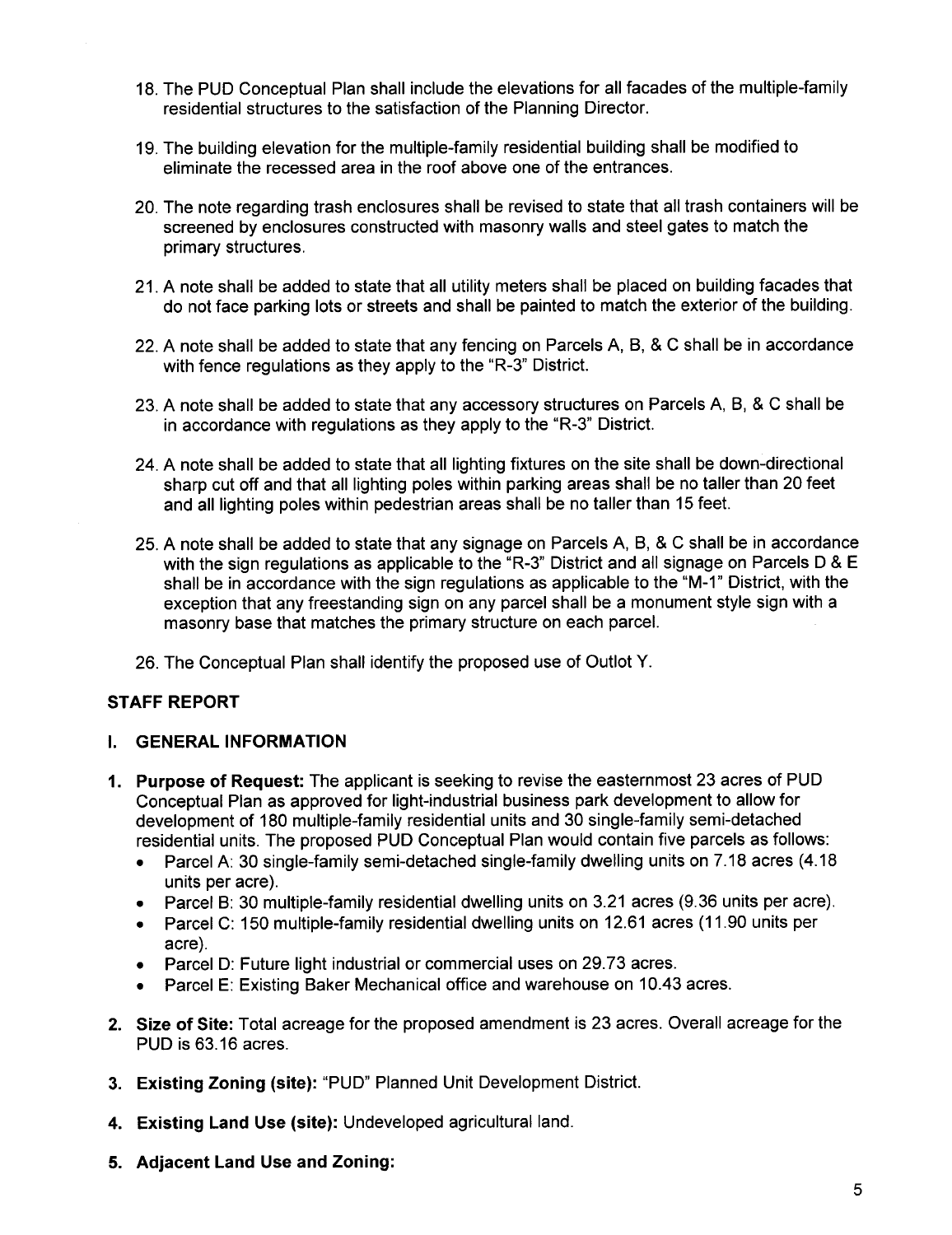North - "R1-80", Uses are single-family residential.

South - "C-2" & "A-1", Uses are commercial uses along Hubbell Avenue.

East - "A-1", Uses are single-family residential.

West - "A-1", Uses are single-family residential and undeveloped agricultural land.

# 6. Applicable Recognized Neighborhood(s): NIA

7. Relevant Zoning History: The subject property was rezoned to "PUD" subsequent to annexation on February 16, 1998. The Conceptual Plan approved at that time was simple and only described the boundary of the area of the "PUD" and provided for three separate use areas: A mixed development zone permitting uses allowed in the "R-3", "C-2", "M-1" and "PBP" Districts, an "R1-60" zone west of the creek and an "M-1" zone in the southern portion.

The 1st Conceptual Plan amendment was approved by the City Council on April 8, 1998. This amendment allowed for development of the Baker Mechanical office and warehouse in the southern of the PUD.

The 2<sup>nd</sup> amendment was approved by the City Council on March 8, 2004 to allow a multiplefamily development in the north central part of the property with up to 152 multiple-family residential units on 17.66 acres.

The 3<sup>rd</sup> amendment was approved by the Plan & Zoning Commission on April 2, 2009 and by City Council on April 6, 2009. This amendment reconfigured the lot layout and revised the permitted uses from residential development to a light industrial business park.

The 4th amendment was approved by the Plan & Zoning Commission on June 18, 2009 but was withdrawn at the July 13, 2009 City Council meeting. This amendment would have reconfigured the industrial lots and revised the street layout.

## 8. 2020 Community Character Land Use Plan Designation: General IndustriaL.

9. Applicable Regulations: The Commission reviews all proposals to amend zoning boundaries or regulations within the City of Des Moines. Such amendments must be in conformance with the comprehensive plan for the City and designed to meet the criteria in Chapter 414.3 of the Iowa Code. The Commission may make recommendations to the City Council on conditions to be made in addition to the existing regulations so long as the subject property owner agrees to them in writing. The recommendation of the Commission will be forwarded to the City Council.

Any substantial change in a PUD Conceptual Plan shall be considered in the same manner as the original conceptual plan. However, any proposed change to the approved Conceptual Plan which (i) is disapproved by the plan and zoning commission or (ii) would increase the allowed number of dwelling units or the allowed square footage of commercial space and which is the subject of written protest filed with the city clerk duly signed by the owners of 20 percent or more of the property which is located within 200 feet of the exterior boundaries of the property proposed for change shall not become effective except by the favorable vote of at least fourfifths of all members of the council.

## II. ADDITIONAL APPLICABLE INFORMATION

1. 2020 Community Character Plan: The appellant has requested the future land use designation for Parcels A, B, & C (23 acres at the east side of the PUD) be amended from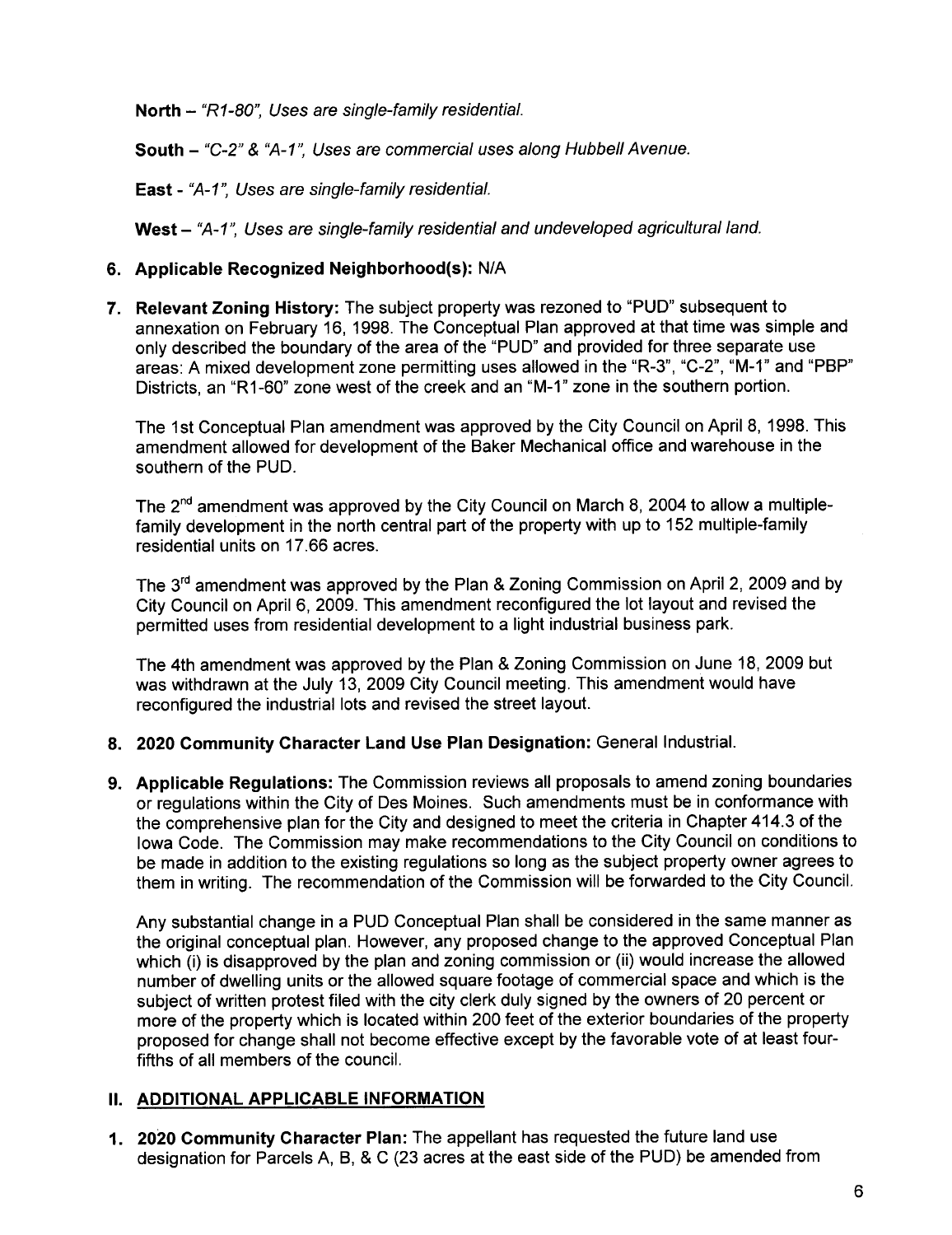General Industrial to Medium-Density Residential (up to 17 dwelling units per acre). The submitted Conceptual Plan demonstrates that overall density of the residential portion of the PUD would be 9.13 dwelling units per acre (210 units on 23 acres).

The appellant has requested the future land use designation for Parcels D & E remain General IndustriaL. However, the proposed PUD Conceptual Plan indicates that Parcel D would be designated for future use as "M-1" (industrial), "C-2" (commercial), or "R-3" (multiple-family residential). Staff recommends that permitted uses on Parcel D be revised to only permit "M-1" uses (includes both industrial and commercial) since "R-3" uses are in conflict with Des Moines' 2020 Community Character Land Use Plan designation of General IndustriaL. A note should be added to the Conceptual Plan to state that any development on Parcel D is subject to review and approval of an amendment to the PUD Conceptual Plan and any necessary amendment to the 2020 Community Character Plan.

- 2. Natural Site Features: A timbered tributary flowing west to Four Mile Creek passes through the site. There are also two timbered swales feeding into the tributary. The proposed layout of the Conceptual Plan generally seeks to preserve most of the existing vegetation. However, a statement should be placed on the Conceptual Plan to state that any tree removal will comply with the City's regulations for tree preservation and mitigation (Chapter 42, Article 10 of the City Code). At the Development Plan phase, the developer will be required to determine the number of mature trees or the square footage of existing tree canopy that would be disturbed and mitigated, as well as implement tree protection measures for those being preserved. A statement should also be placed on the Conceptual Plan that tree protection measures shall be included on any site Development Plan or Preliminary Plat to provide detail for trees identified for protection.
- 3. Floodplain: There is no designated floodplain within the subject "PUD". Engineering staff will require the developer of the property to evaluate the tributary prior to review and approval of any preliminary plat and development plan.
- 4. Drainage/Grading: The Conceptual Plan states that all lots will provide on-site water detention. The Conceptual Plan demonstrates three stormwater detention ponds within the proposed residential area, including one on the west portion of Parcel A, one on the east portion of Parcel B, and one on the northwest portion of Parcel C. Staff recommends that this be clarified to indicate the "Storm water management will be provided to conform to the City's Site Plan Ordinance policies as part of any development plan or preliminary plat".
- 5. Utilties: The "PUD" area has access to necessary utilities to serve development. There is a public sanitary sewer trunk line and its main extensions along with maintenance easements running through the western and northern portions of the "PUD" generally following alongside the creek tributary. A note should be added to the Conceptual Plan to state that the developer will be responsible for all costs associated with extending any public utilities required as part of any future plat or development plan.
- 6. Landscaping & Buffering: The Conceptual Plan as submitted states that landscaping on Parcels A, B, & C shall be in accordance with the landscape requirements as applicable to the "R-3" District and development on Parcels D & E shall be in accordance with the landscape requirements as applicable to the "C-2" District. In addition to these requirements, staff recommends that Sheet 3 of the Conceptual Plan shall demonstrate conceptual landscaping throughout Parcels A, B, & C to the satisfaction of the City's Planning Director. This must include substantial landscaping to screen off-street parking lot from Hubbell Avenue, as well as street trees.

Furthermore, a note should be added to the Conceptual Plan to state "Any development of a light industrial use on Parcel D shall be subject to provision of a minimum 25-foot wide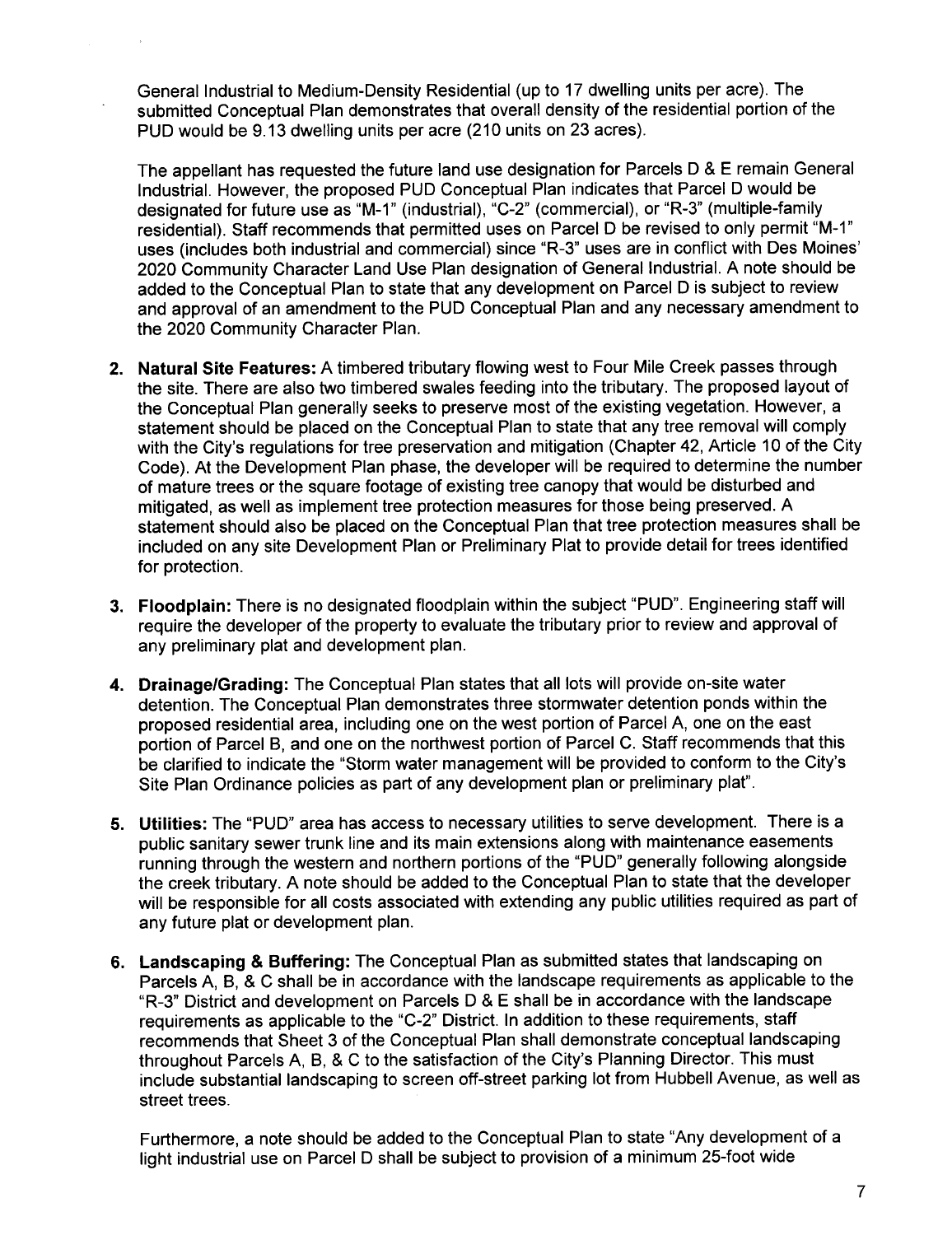residential protection buffer that contains a minimum 6-foot tall screen comprised of a wood fence, a berm, or plant materials." It is likely the existing vegetation may partially satisfy this requirement.

7. Traffic/Street System: The primary traffic concerns raised with regard to this area centered around where street and drive connections could occur along Hubbell Avenue, which is projected as a multiple-lane divided facility. The owner indicates that they have coordinated with the Iowa Department of Transportation, who governs access on Hubbell Avenue, and has determined the locations for the proposed public street connection on the Conceptual Plan in Parcels B & D based on projected sight distances. Additional connections or access from Hubbell Avenue for the "PUD" is not permitted. The proposed private drive for the development in Parcel "D" would ultimately only provide for right-in/right out turning onto Hubbell Avenue at a point when that facility would be upgraded in include a median. Prior to any construction, the developer must confirm that the driveway approach shown is at the approved access location on Hubbell Avenue. Furthermore, work in Hubbell Avenue right-of-way may also require a permit from the Iowa Department of Transportation.

The Traffic & Transportation Division requests that access easements on Parcels C & D be provided to ensure connectivity between the parcels at such time that the driveway to Parcel D is right-in/right-out only. However, staff is concerned about the potential for mixing residential traffic on Parcel C with industrial traffic on Parcel D. Therefore, staff recommends that a note be added to the Conceptual Plan to state that the portion of the off-street parking area on Parcel C between the drive approaches to Hubbell Avenue would be reconfigured to accommodate a driveway adequate for industrial traffic at any time that Parcel D is developed for an industrial use. This may require the relocation of parking spaces as demonstrated on the submitted Conceptual Plan.

The Conceptual Plan must state that the Development Plan will dedicate land necessary to provide a 100-foot right-of-way for Hubbell Avenue and a 66-foot wide right-of-way for East 46st Street.

The Conceptual Plan should identify dimensions of the driveway approach width and radius. The radius should be 10'-20'.

The Conceptual Plan demonstrates a network of sidewalks within the multiple-family residential complex and states that 4-foot wide sidewalks will be provided along Hubbell Avenue and East 46<sup>th</sup> Street frontages. The Conceptual Plan must demonstrate these sidewalks along all street frontages and provide adequate pedestrian connections to the network of sidewalks within the complex.

8. Access or Parking: The Conceptual Plan demonstrates that up to 180 dwelling units on Parcels B & C would be served by an internal circular access drive with only one access point to Hubbell Avenue. The City's Fire Department Inspection staff has noted that the Fire Code requires a second access point for any development with over 100 dwelling units unless all buildings are fully sprinklered, including any clubhouse and other accessory buildings. Therefore, all buildings on Parcels B & C shall be sprinklered unless a second access driveway is provided across Parcel D. (Any development with over 200 dwelling units must have a second remote access even if all buildings are sprinklered.)

The Conceptual Plan states that 30 off-street parking spaces will be provided for the 30 dwellings units on Parcel A, in addition to a single-car attached garage for each dwelling units. The Conceptual Plan also states that 287 off-street parking spaces will be provided for the 180 dwellngs units on Parcels B & C. This represents 1.6 parking spaces per dwelling unit.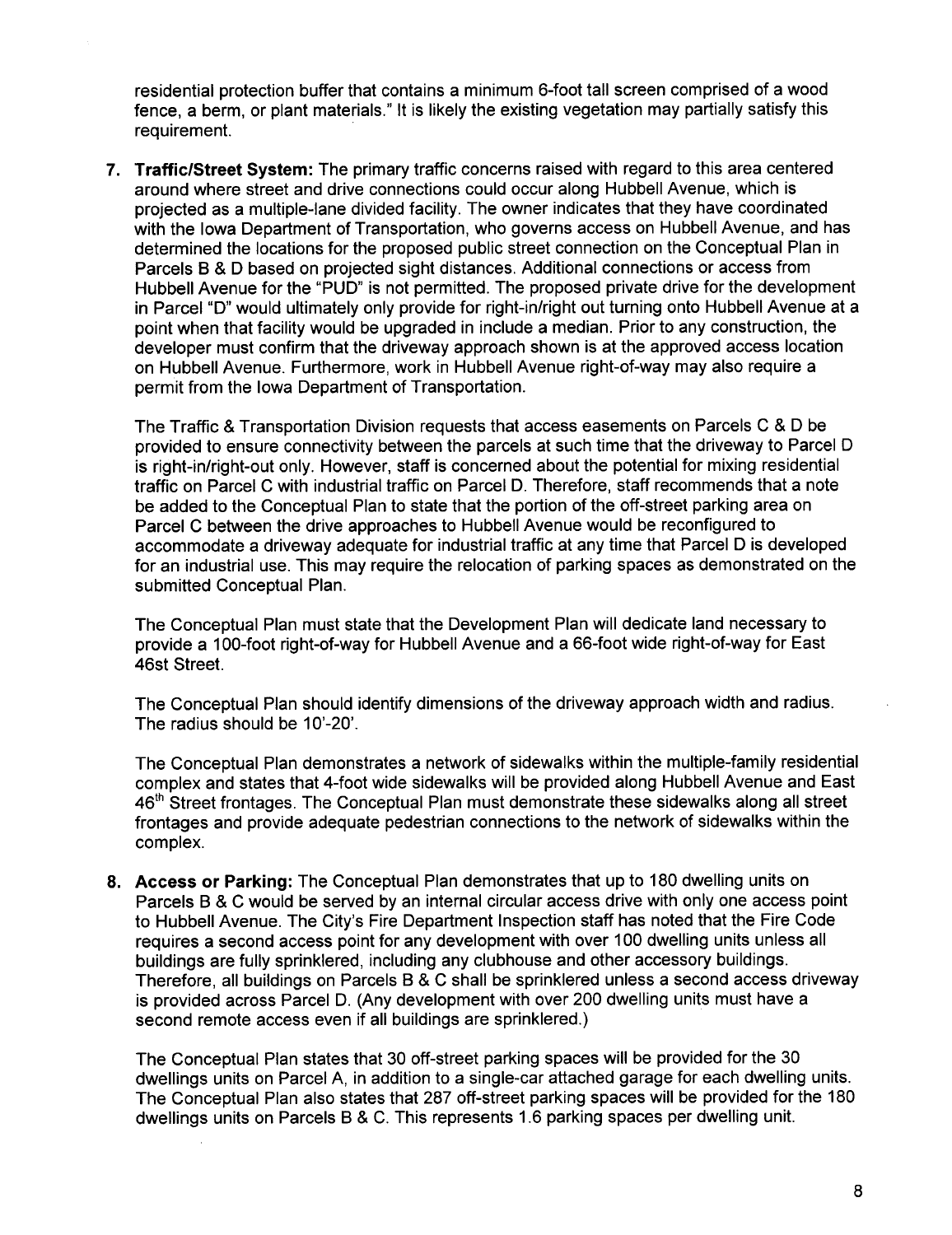9. Urban Design: The Conceptual Plan demonstrates that the proposed 30 single-family semidetached dwelling units on Parcel A would be within fifteen one-story buildings. Each dwelling unit would have an attached garage. The elevations demonstrate that the buildings would have a minimum 60% of the exterior facades comprised of brick and cast stone masonry and 30 year shingles. Staff recommends that all shingles must be architectural style. Since the applicant has currently submitted elevations for only the front facades, staff recommends that the PUD Conceptual Plan include the elevations for all facades of the structures to the satisfaction of the Planning Director.

The Conceptual Plan demonstrates one 30-unit multiple-family residential building on Parcel B and five 30-unit multiple-family residential buildings on Parcel C. The elevations indicate that the structures would be 3 stories in height and would include recessed balconies on the upper floors. The elevations demonstrate that the buildings would have a minimum 60% of the exterior facades comprised of brick and cast stone masonry and 30-year shingles. Staff recommends that all shingles must be architectural style. The roof of the structure would have several gables to break up the long expanse, as well as a recessed area in the roof above one of the entrances. Staff recommends that this recessed area be eliminated, as the gables provide adequate visual relief. Since the applicant has currently submitted elevations for only one facade, staff recommends that the PUD Conceptual Plan include the elevations for all facades of the structures to the satisfaction of the Planning Director.

The Conceptual Plan demonstrates several trash containers throughout the site, but does not provide an enclosure detaiL. A note states that these enclosures will be constructed with durable materials that match the primary structures. Staff recommends that this note be revised to state that all trash containers will be screened by enclosures constructed with masonry walls and steel gates to match the primary structures.

Staff recommends that a note be added to state that all utility meters shall be placed on building facades that do not face parking lots or streets and shall be painted to match the exterior of the building.

The Conceptual Plan as submitted does not provide information regarding fencing or accessory structures on Parcels A, B, & C. Staff recommends that notes be added to state fencing and accessory structures on Parcels A, B, & C are subject to limitations of the Des Moines Zoning Ordinance as they apply to the "R-3" District.

Staff recommends that a note be added to state that all lighting fixtures on the site shall be down-directional sharp cut off and that all lighting poles within parking areas shall be no taller than 20 feet and all lighting poles within pedestrian areas shall be no taller than 15 feet.

- 10. Signage: The submitted Conceptual Plan provides two sets of conflicting signage requirements. Staff recommends that the signage requirements be revised to state that all signage on Parcels A, B, & C shall be in accordance with the sign regulations as applicable to the "R-3" District and all signage on Parcels D & E shall be in accordance with the sign regulations as applicable to the "M-1" District, with the exception that any freestanding sign on any parcel shall be a monument style sign with a masonry base that matches the primary structure on each parcel.
- 11. Additional Information: The Conceptual Plan identifies a 0.15-acre "Outlot Y" at the northeast corner of the PUD. The Conceptual Plan needs to be amended to identify the proposed use of this outlot, such as to combine with the adjoining single-family residential property known at 4584 East 46<sup>th</sup> Street.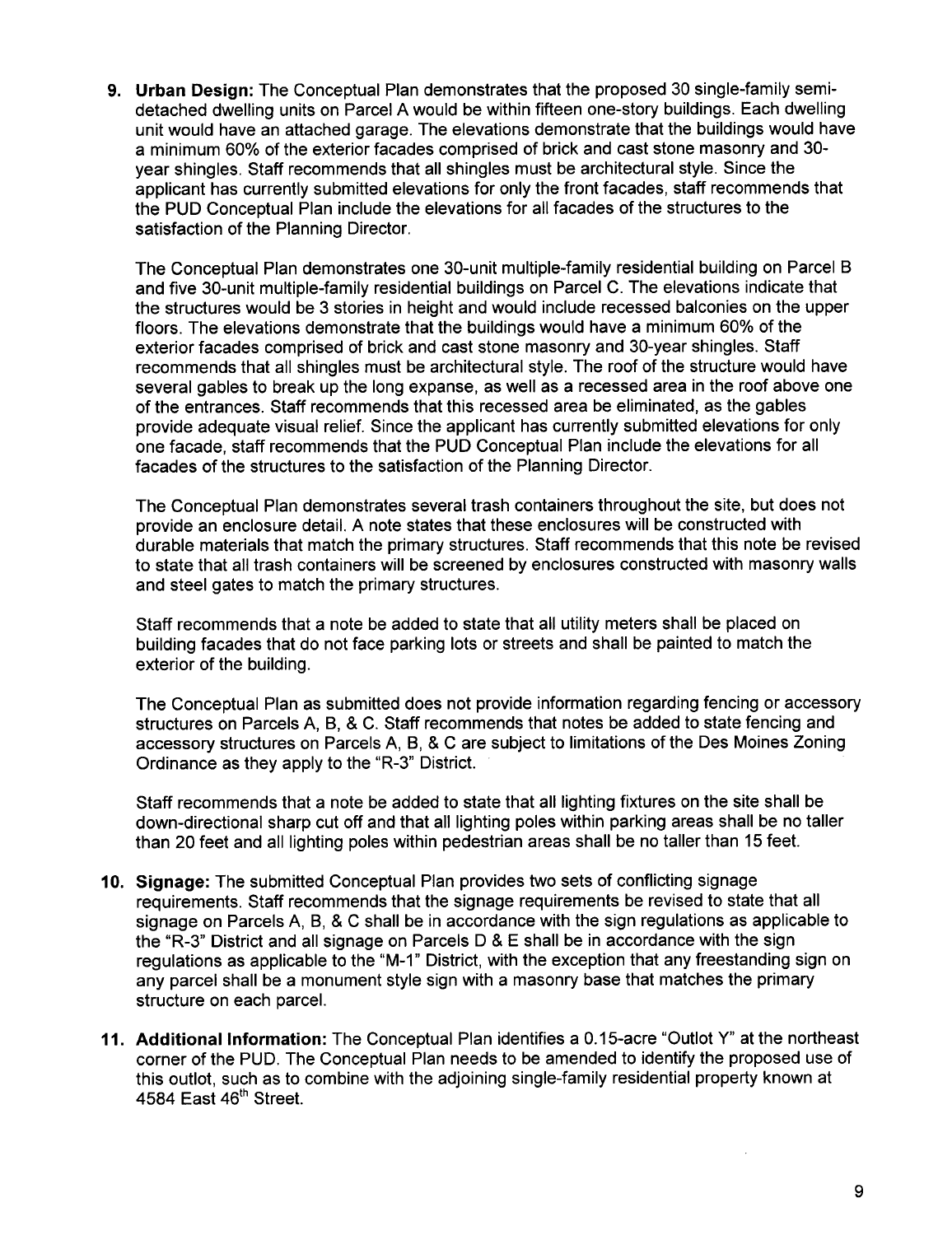## SUMMARY OF DISCUSSION

There was no discussion.

## CHAIRPERSON OPENED THE PUBLIC HEARING

There was no one in the audience to speak in opposition

## COMMISSION ACTION

Kent Sovern moved staff recommendation Part A) to find that the proposed "PUD" Conceptual Plan amendment be found not in conformance with the approved Des Moines' 2020 Community Character Plan's future land use designation of General Industrial; and Part B) to approve an amendment to the Des Moines' 2020 Community Character Plan revising the designation of the east 23 acres of the PUD from General Industrial to Medium Density Residential; and Part C) to approve the proposed amendment to the "Baker Creek PUD" Conceptual Plan subject to the applicant revising the Plan as follows:

- 1. Uses permitted on Parcel D be revised to only permit "M-1" uses (includes both industrial and commercial) since "R-3" uses are in conflict with Des Moines' 2020 Community Character Land Use Plan designation of General IndustriaL.
- 2. A note shall be added to state that any development on Parcel D is subject to review and approval of an amendment to the PUD Conceptual Plan and any necessary amendment to the 2020 Community Character Plan.
- 3. A note shall be added to state that any tree removal shall comply with the City's regulations for tree preservation and mitigation (Chapter 42, Article 10 of the City Code).
- 4. A note shall be added to state that tree protection measures shall be included on any site Development Plan or Preliminary Plat to provide detail for trees identified for protection.
- 5. The note regarding stormwater management shall be revised to indicate the storm water management shall be provided to conform to the City's Site Plan Ordinance policies as part of any development plan or preliminary plat.
- 6. A note shall be added to state that the developer shall be responsible for all costs associated with extending any public utilities required as part of any future plat or development plan.
- 7. Sheet 3 of the Conceptual Plan shall demonstrate conceptual landscaping throughout Parcels A, B, & C to the satisfaction of the City's Planning Director. This must include substantial landscaping to screen off-street parking lot from Hubbell Avenue, as well as street trees.
- 8. A note shall be added to state that any development of a light industrial use on Parcel D shall be subject to provision of a minimum 25-foot wide residential protection buffer that contains a minimum 6-foot tall screen comprised of a wood fence, a berm, or plant materials.
- 9. A note shall be added to state that prior to any construction, the developer shall confirm that the driveway approach shown is at the approved access location on Hubbell Avenue.
- 10. A note shall be added to state that access easements on Parcels C & D be provided to ensure connectivity between the parcels.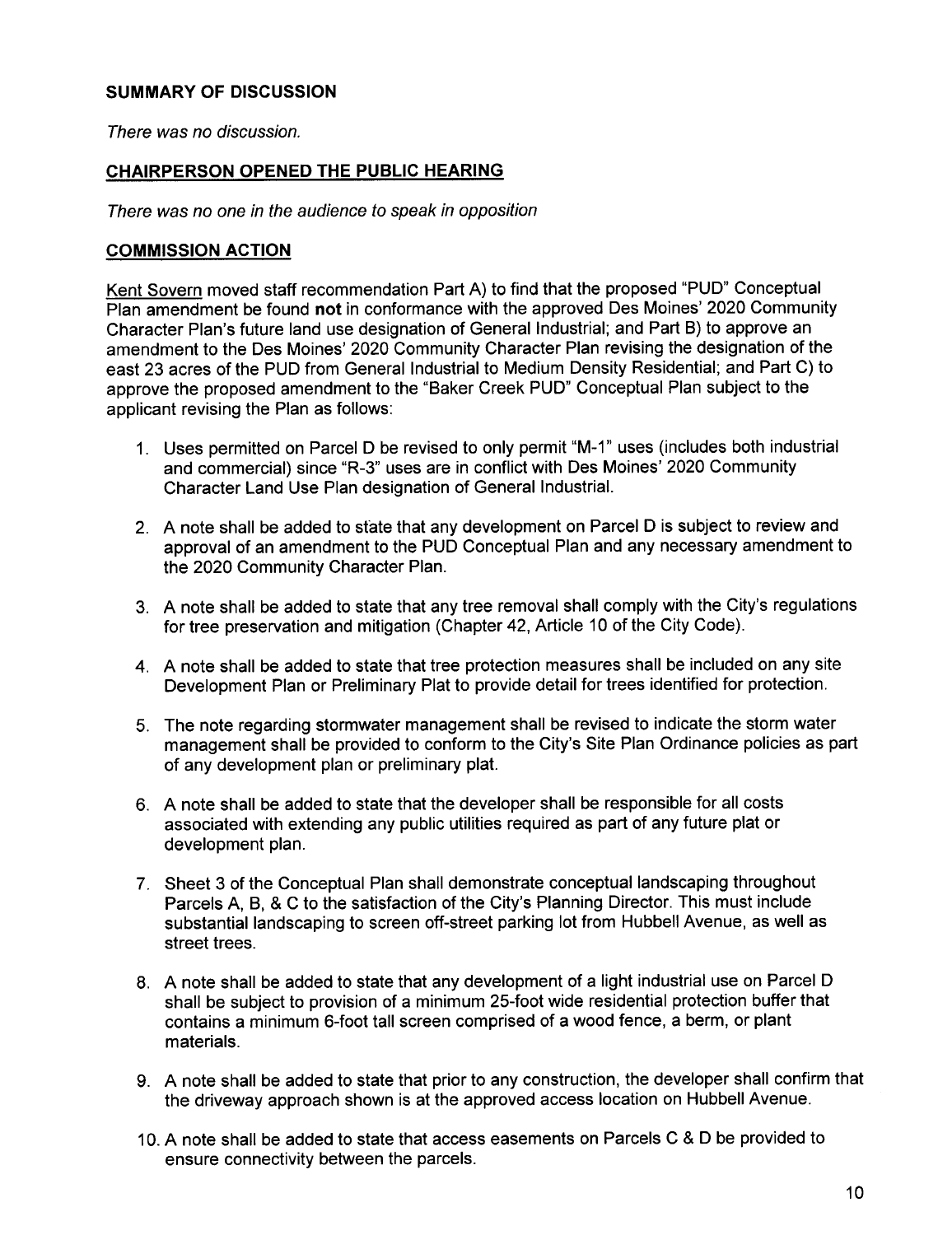- 11. A note shall be added to state that the portion of the off-street parking area on Parcel C that is between the drive approaches to Hubbell Avenue shall be reconfigured to accommodate a driveway adequate for industrial traffic at any time that Parcel D is developed for an industrial use.
- 12. A note shall be added to state that the Development Plan wil dedicate land necessary to provide a 100-foot right-of-way for Hubbell Avenue and a 66-foot wide right-of-way for East 46st Street.
- 13. The Conceptual Plan shall identify dimensions of the driveway approach width and radius. The radius should be 10'-20'.
- 14. The Conceptual Plan shall demonstrate sidewalks along all street frontages and provide adequate pedestrian connections to the network of sidewalks within the complex.
- 15. A note shall be added to state that all buildings on Parcels B & C shall be sprinklered unless a second access driveway is provided across Parcel D.
- 16. All shingles on any building shall be architectural style asphalt shingles.
- 17. The PUD Conceptual Plan shall include the elevations for all facades of the single-family semi-detached structures to the satisfaction of the Planning Director.
- 18. The PUD Conceptual Plan shall include the elevations for all facades of the multiple-family residential structures to the satisfaction of the Planning Director.
- 19. The building elevation for the multiple-family residential building shall be modified to eliminate the recessed area in the roof above one of the entrances.
- 20. The note regarding trash enclosures shall be revised to state that all trash containers will be screened by enclosures constructed with masonry walls and steel gates to match the primary structures.
- 21. A note shall be added to state that all utility meters shall be placed on building facades that do not face parking lots or streets and shall be painted to match the exterior of the building.
- 22. A note shall be added to state that any fencing on Parcels A, B, & C shall be in accordance with fence regulations as they apply to the "R-3" District.
- 23. A note shall be added to state that any accessory structures on Parcels A, B, & C shall be in accordance with regulations as they apply to the "R-3" District.
- 24. A note shall be added to state that all lighting fixtures on the site shall be down-directional sharp cut off and that all lighting poles within parking areas shall be no taller than 20 feet and all lighting poles within pedestrian areas shall be no taller than 15 feet.

 $\lambda$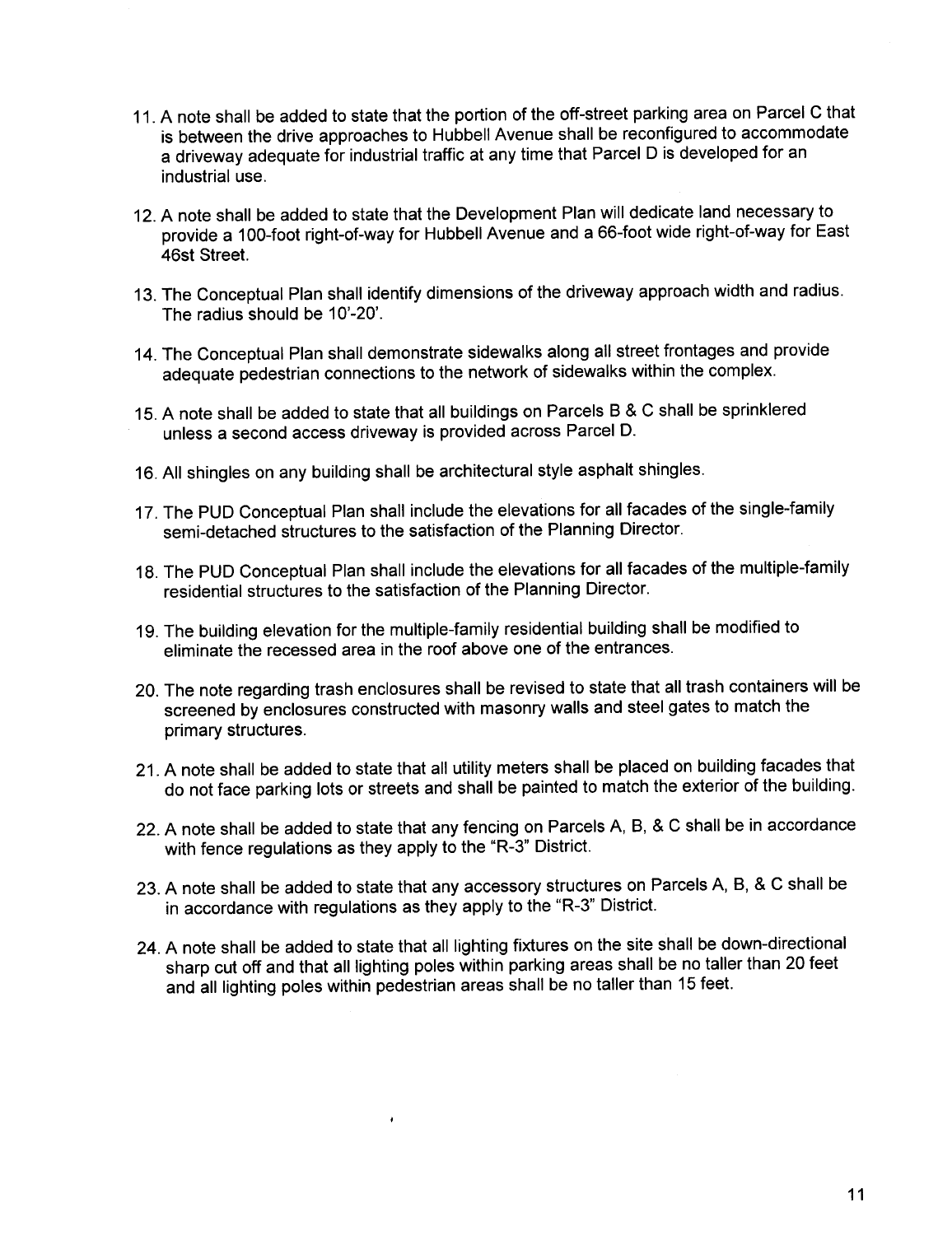$4\frac{1}{2}$ 

- 25. A note shall be added to state that any signage on Parcels A, B, & C shall be in accordance with the sign regulations as applicable to the "R-3" District and all signage on Parcels D & E shall be in accordance with the sign regulations as applicable to the "M-1" District, with the exception that any freestanding sign on any parcel shall be a monument style sign with a masonry base that matches the primary structure on each parceL.
- 26. The Conceptual Plan shall identify the proposed use of Outlot Y.

Motion passed 9-0-1

Respectfully submitted,

Jasón Van Essen, AICP Senior City Planner

JMV:clw

Attachment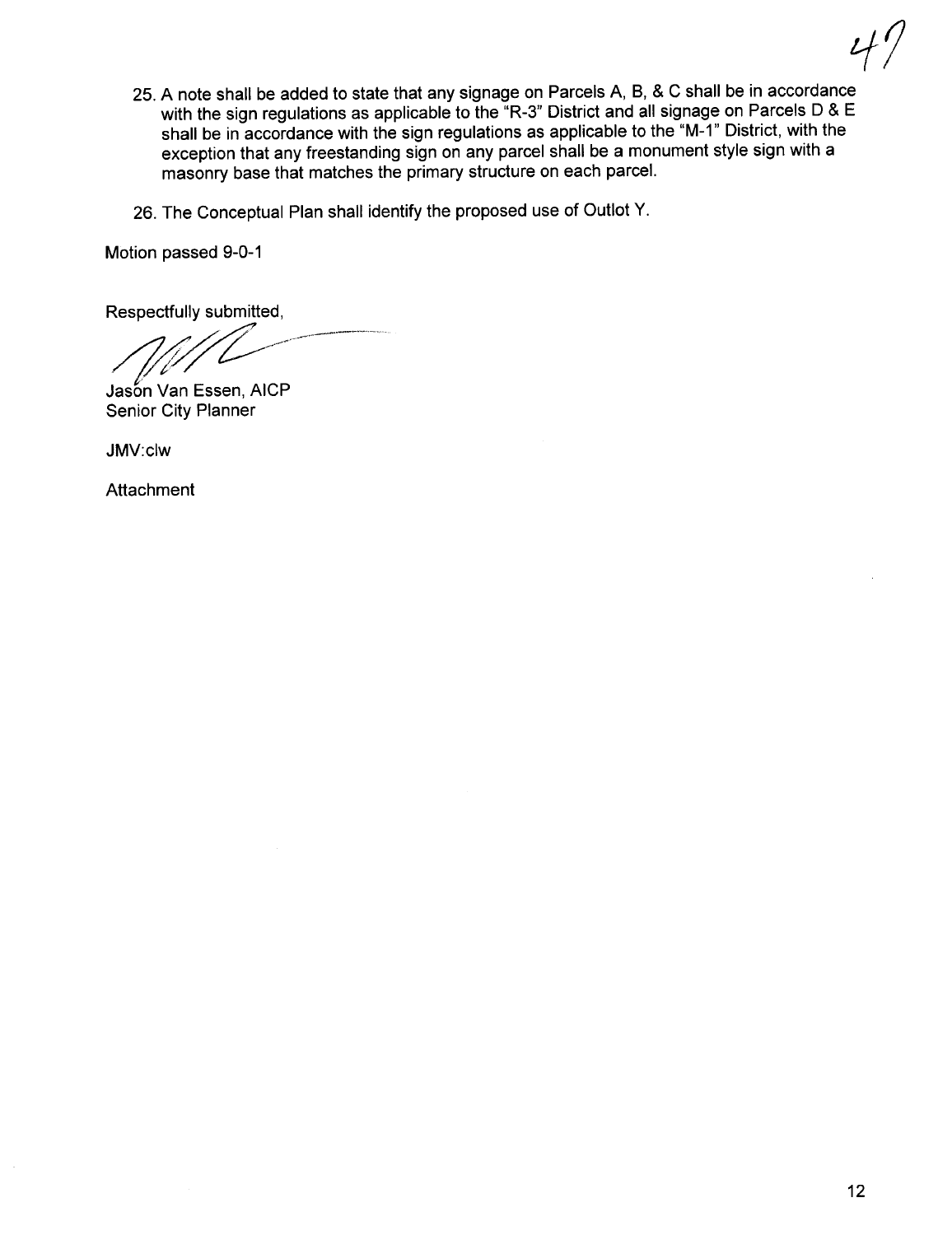| Request from Baker Real Estate, LP (owner) represented by Bernard J. Baker III<br>File #<br>(officer) for property located in the vicinity of 4500 Hubbell Avenue for the following<br>ZON2011-00040<br>actions related to the PUD Conceptual Plan. Additional subject property is owned by B<br><b>&amp; B Real Estate Group, LLC.</b> |                                                                                                                                                                                                                                      |                    |             |          |  |                      |              |     |              |   |
|-----------------------------------------------------------------------------------------------------------------------------------------------------------------------------------------------------------------------------------------------------------------------------------------------------------------------------------------|--------------------------------------------------------------------------------------------------------------------------------------------------------------------------------------------------------------------------------------|--------------------|-------------|----------|--|----------------------|--------------|-----|--------------|---|
| <b>Description</b><br>of Action                                                                                                                                                                                                                                                                                                         | Review and approval of an amendment to the Baker Creek PUD Conceptual Plan to<br>identify the easternmost 23 acres for development of 180 multiple-family residential units<br>and 30 single-family semi-detached residential units. |                    |             |          |  |                      |              |     |              |   |
| 2020 Community<br><b>Character Plan</b>                                                                                                                                                                                                                                                                                                 |                                                                                                                                                                                                                                      | General Industrial |             |          |  |                      |              |     |              |   |
| Horizon 2035<br>Transportation Plan                                                                                                                                                                                                                                                                                                     | No Planned Improvements                                                                                                                                                                                                              |                    |             |          |  |                      |              |     |              |   |
| <b>Current Zoning District</b>                                                                                                                                                                                                                                                                                                          | "PUD" Planned Unit Development District                                                                                                                                                                                              |                    |             |          |  |                      |              |     |              |   |
| <b>Proposed Zoning District</b>                                                                                                                                                                                                                                                                                                         | "PUD" Planned Unit Development District                                                                                                                                                                                              |                    |             |          |  |                      |              |     |              |   |
| <b>Consent Card Responses</b>                                                                                                                                                                                                                                                                                                           |                                                                                                                                                                                                                                      |                    |             | In Favor |  | Not In Favor         | Undetermined |     | % Opposition |   |
| Inside Area                                                                                                                                                                                                                                                                                                                             |                                                                                                                                                                                                                                      |                    |             |          |  |                      |              |     |              |   |
| Outside Area                                                                                                                                                                                                                                                                                                                            |                                                                                                                                                                                                                                      |                    |             |          |  |                      |              |     |              |   |
| <b>Plan and Zoning</b>                                                                                                                                                                                                                                                                                                                  | Approval<br>Denial                                                                                                                                                                                                                   |                    | $9 - 0 - 1$ |          |  | Required 6/7 Vote of |              | Yes |              |   |
| <b>Commission Action</b>                                                                                                                                                                                                                                                                                                                |                                                                                                                                                                                                                                      |                    |             |          |  | the City Council     |              | No  |              | X |

 $2/$ 

Baker Creek PUD Amendment - NE 46th Street & Hubbell Avenue ZON2011-00040

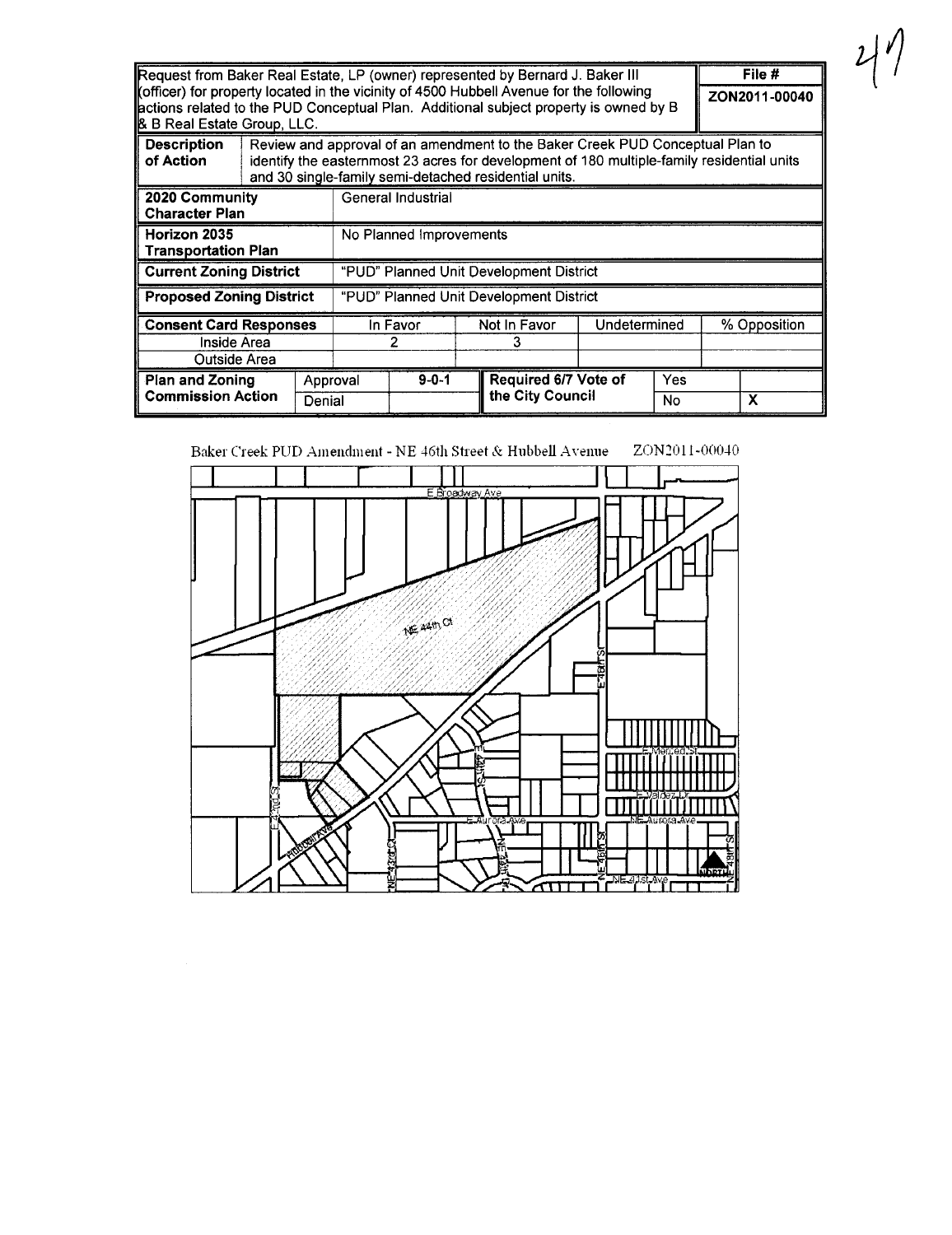Item  $2011$ Date  $00040$ (am not) in favor of the request. (1 (am) .<br>List  $\mathbb{R}^{1\times n}$ (Circle One) DAVID Print Name  $\bar{z}$ Signature  $N_{\nu}$ bbell 4208  $vd$  $\ddot{\phantom{0}}$ Address<sub>.</sub> Reason for opposing or approving this request may be listed below. Des Proves 50312 The original particular .<br>|પર કચલપંક જ  $\omega_{\rm c}$ 2011  $00040$ Date Ĵ. Item (am not) in favor of the request.  $\mathsf{I}$  (am) (Circle One)  $H_{\text{C}}$ LT **UTH** K VA **Print Name** بىدى<del>تى ئۇلۇق</del> ئىرا<sup>ندۇن</sup> Signature ااعطاه Address 4 421  $\mathcal{A}$ 十亿 Reason for opposing or approving this request may be listed below: **STALL** ng p  $\mathcal{A}_i$ يتيبك rogness ぶい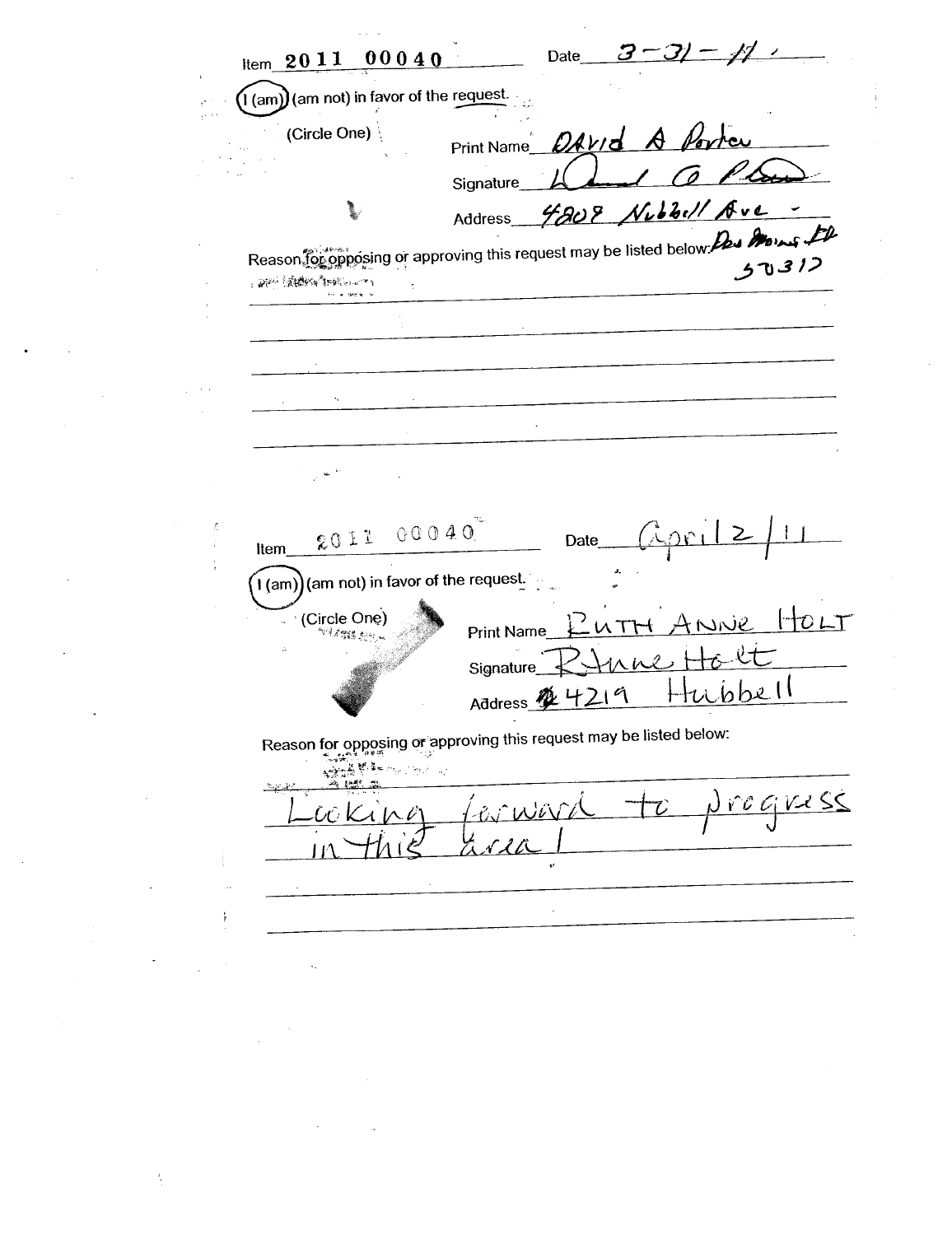$00040$ ×, Date 2011 **Item** I (am)  $\frac{1}{2}$  (am not) in favor of the request. (Circle One) **Print Name** Signature Address<sup>6</sup> Reason for opposing or approving this request may be listed below:  $\mathcal{R}^{1, \mathrm{res}}$ Wie ?  $\lambda$ Γs a  $\overline{O}$  $\frac{f_1^{h_1}}{$  Nem<sup>2</sup> Date  $3 \mathbf{\mathcal{Z}}$ 2011  $00040$ I (am) (am not) in favor of the request. (Circle One) **Print Name** Signature  $\iota$ ヨパ Address\_ Reason for opposing or approving this request may be listed below: 180 ð  $M\mu$  $inh$  $n^{\circ}$  $\breve{\mathbf{C}}$  $\Im r$  $\Im$  $\mathcal{M}$